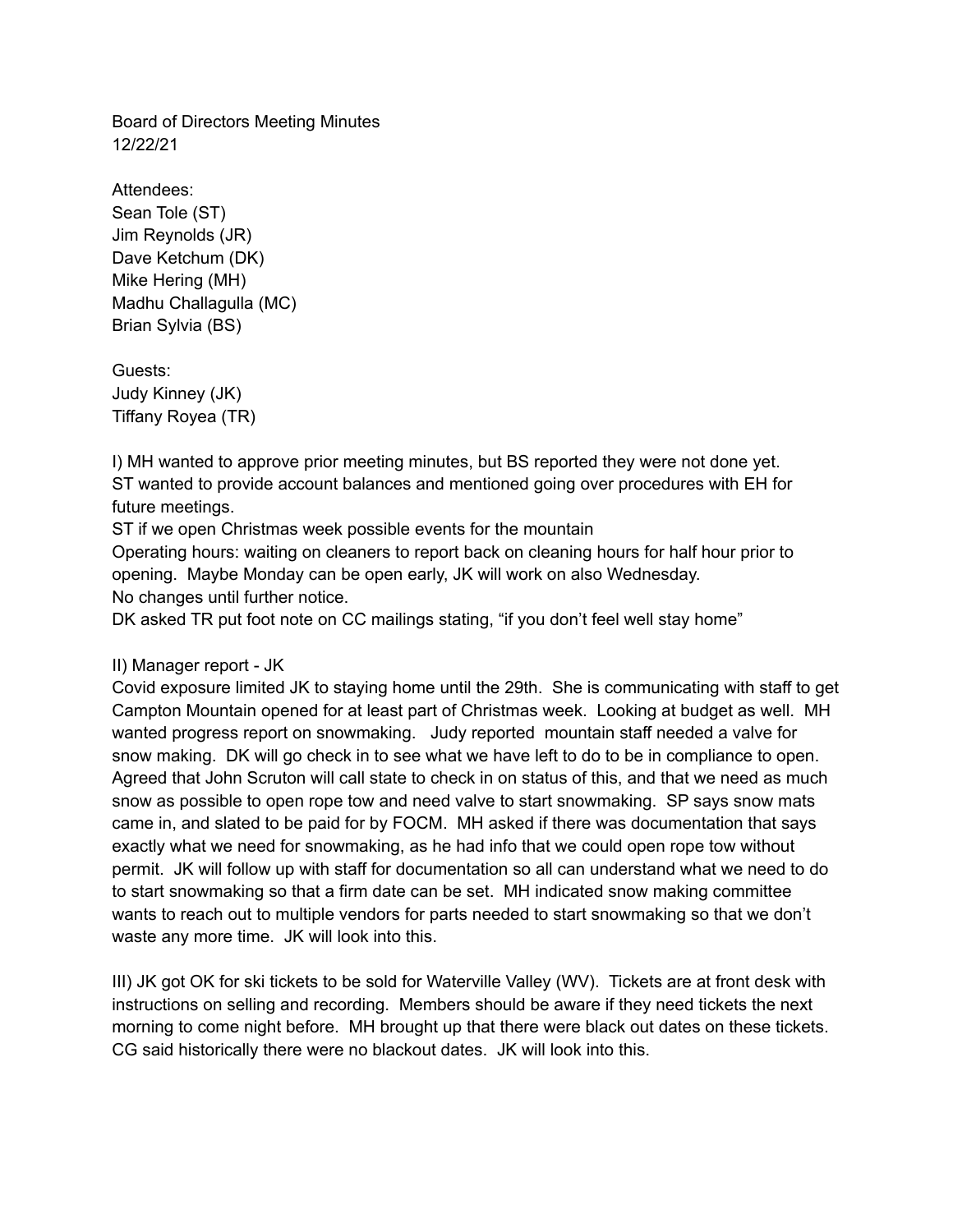JK wants to open Wed-Sat of Christmas week for the lodge. CG mentioned not opening at least the rope tow will turn off prospective buyers and we normally open the day after Christmas. ST mentioned that we only open lodge Christmas week if rope tow is open.

Food and beverage mentioned they'd need to prep for December 26 and would need to get staff in place. DK said Fri/Sat we are usually open, so why not open for sure these nights. JR said also for sports on Sundays members may look to lodge to be open. MK asked TR if we can do limited menu for that weekend and what we need to do to prep. TR needs to know exact days we want to be open so she can plan accordingly. TR said 12/22 is last day they can order food for there to be food for 12/26+. Hours for opening discussed amongst BOD. Snow making may happen if permit is in place, but there may not be enough snow. It's possible snow won't be made until January due to the forecast. Hours for NYE discussed amongst board. Grooming details ironed out tentatively if there is enough snow.

JK will not be available for NYE party. DK said NYE work group (Jim, Courtney, Tiffany) that could step in.

DK asked about gift card for Andrea Canfield previously discussed.

Wrong bylaws are posted on WE website, JK will address.

ST made motion for \$5,400 from FOCM to be used for ski mats for rope tow and top of chair lift. BS made motion to accept all already accepted expenditures done over email to be put formally in current minutes and accepted again in one fell swoop. ST seconded. All in favor. MH amendment: all ski lights and rope tow were \$11,533, MK wanted to alter motion to "all lighting expenses to be paid for by FOCM" to be written as DK mentioned " [insert EMAIL]not to exceed \$15,000 for ski lights at rope tow." and to include staff and contractor expenses. BS motioned, MH seconded. All in favor.

DK motioned all passes for Campton Mountain to be paid for and given to WEVD employees. ST seconded. All in favor.

IV) Committee reports:

MH: Violations: No new violations.

Building committee: new applications submitted. Myrtle Lane has an undeveloped road and an owner has applied to build there. There are some issues surrounding it. Building Committee and Town will have to figure out how to move forward. BS says perhaps a subgroup to the BC can be formed to team up on this issue. All agree. MH will talk to Building Committee. ST asked if JK and TR were needed still on meeting so as to not consume their time. DK asked about activities for NYE before JK and TR vacate. TR updated that tickets for NYE

would be sold through the coming weekend and at door. JK said a Constant Contact should be sent out notifying members tickets are still available.

DK asked about elections and timeline. JK said she would check with EH to check status. FOCM work group: DK asked TR for information on ticket sale prices.

BOD Groups on Google were reviewed to be sure all members are correct in each of the two groups.

JK and TR left meeting.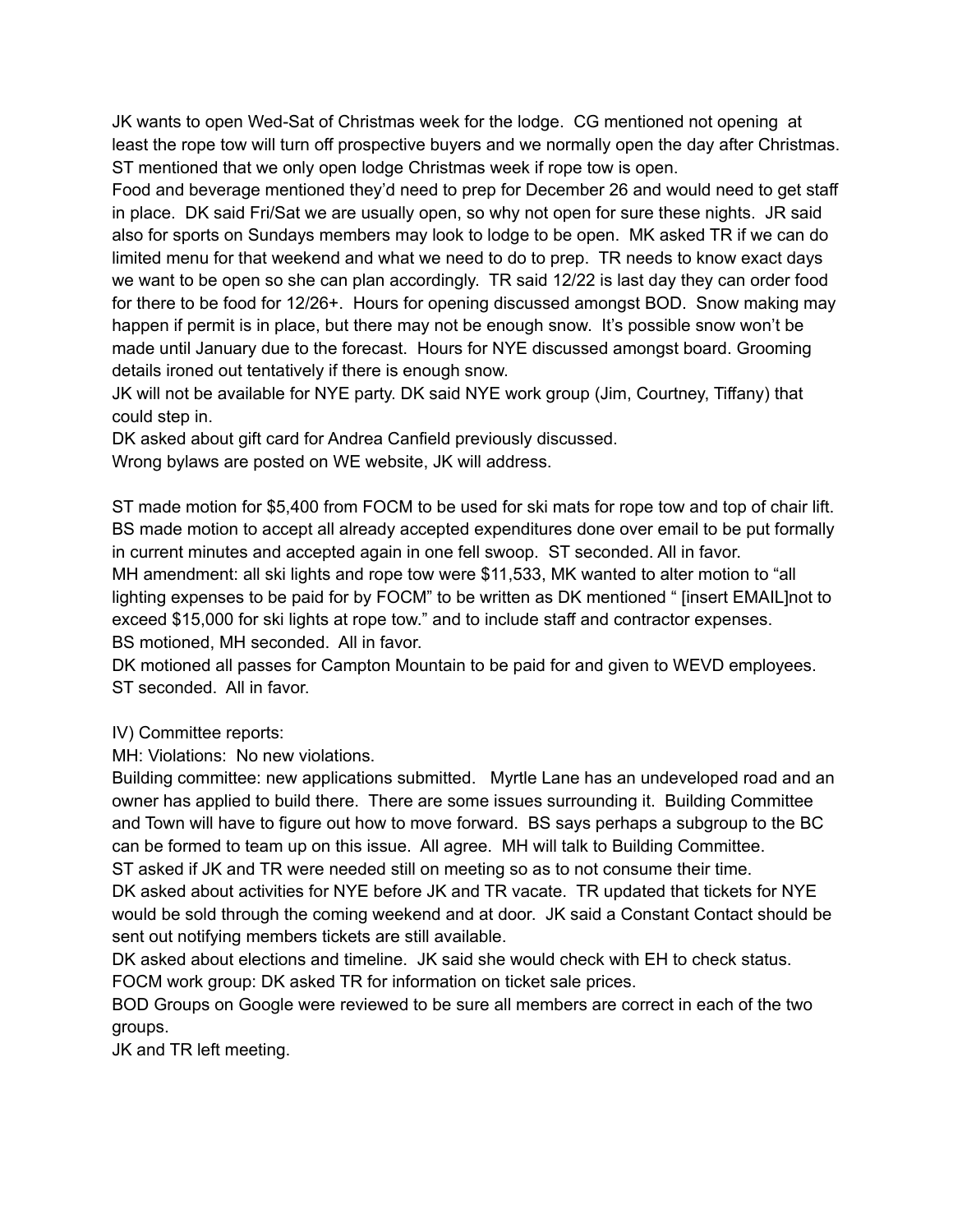DK updated on trails. Nothing new. TT says no scheduled hikes. MH asked about snow shoe rental program for members. DK mentioned for now let's just do a lending program and see where it goes.

DK asked for update on snowmaking. MH: Due to COVID-19 exposure from WEVD Commissioner at WEVD company party, no official meeting has taken place due to it being a work session for WEVD and has to be held in person. MO drew up preliminary plans on how the snow making pipeline would run, but nothing official has been scheduled.

MH: address email sent out on getting everybody on board with the officers commitment to the board bylaws, to have every new board member sign it, be aware of its contents. MH would like to ratify it as soon as possible. All agreed.

DK: rentals should be discussed in January.

DK and all: discussed that the bottom level of lodge is now a boot room.

Rec Management Agreement: BS sent out the agreements with latest changes to commissioners. Concerns were brought up over the language in it. Board went over some of

these points and discussed how they should be addressed.

Discussion of special meeting on 28th.

BS noted/reminded all expenditures over \$1,500 need to have two board members signing off, per bylaws. All in agreement.

There were further discussions on the effect of the proposed RMA, Admin Services Agreement and Addendum.

ST - during special meeting on 28th, vote on ASA will be done.

DK - mentioned more BOD have to be involved with District matters so we can work cohesively. ST - concerned with budget submitted by JK, needs clarification, so will have to work through it with Judy and work group.

DK - HOA management. Hot tub. Need clarification if the District or BOD is responsible now for hot tub decision. BOD agreed to set up monthly meeting with Maureen Patti, District Chair, to discuss topics relevant to both entities. BS will set up meeting.

DK - water bill. Designate WEA owned lot on Marden as common land. Possible WEA Current Use policy for unbuildable lots, to mitigate billing for water. There was discussion regarding lots owned by WEA and WEVD

DK - distribution of written materials at front desk: what should the policy be?

DK - Need new policy on signing in and out equipment owned by WEA. Tabled that discussion to another meeting.

DK - Annual Meeting will be at 11am on Sunday, January 30, 2022, with private BOD meeting at 10 preceding. Discussion over proxies. Nothing is voted on at annual meeting, so proxies went by the wayside.

DK - CIF planning work group: should it fall into budget and planning to be worked on? BS mentioned he wanted to put together a list of priorities with CIF funds. Then meet with VD and ask what their priorities are, possibly at that monthly meeting. MC volunteered to sit on committee.

MH - asked why BOD doing a new FB page. ST indicated new page will operate the same, it would just allow BOD to post under BOD name as a whole, not individual BOD members.